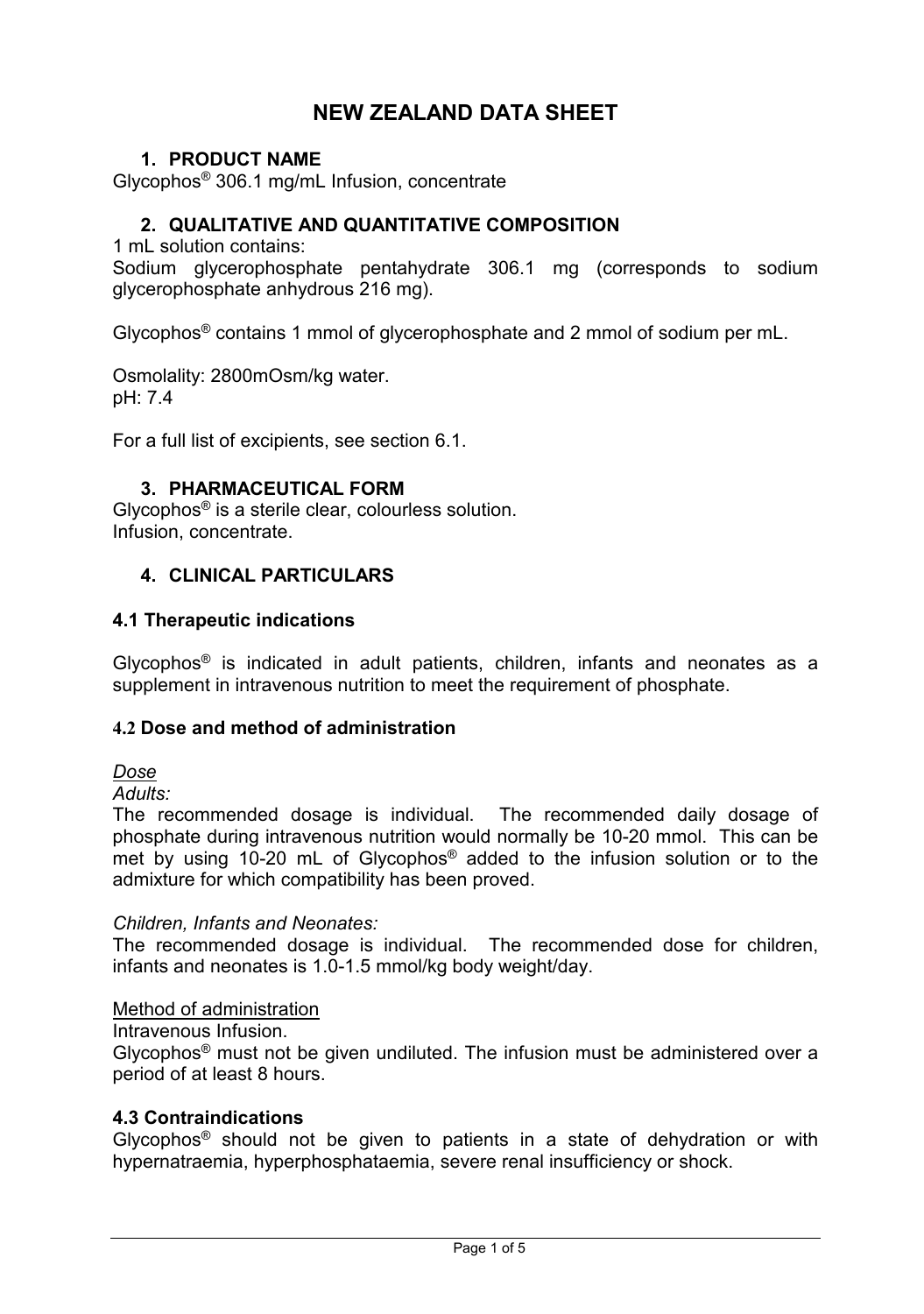## **4.4 Special warnings and precautions for use**

Glycophos® should be used with caution in patients with impaired renal function. The phosphate status of all patients should be monitored regularly.

Glycophos® must not be given undiluted.

## **4.5 Interaction with other medicines and other forms of interaction**

No interactions with other drugs have been observed, but a moderate fall in serum phosphate can be seen during carbohydrate infusions.

### **4.6 Fertility, pregnancy and lactation**

#### *Pregnancy*

Animal reproduction studies or clinical investigations during pregnancy have not been carried out with Glycophos<sup>®</sup>. However, the requirements of phosphate in a pregnant woman are slightly increased compared to non-pregnant women.

No adverse risks to the foetus are expected when Glycophos® is administered at the recommended dosage.

*Breast-feeding*

No adverse effects are expected for a nursing child.

*Fertility*

There is no fertility data available.

#### **4.7 Effects on ability to drive and use machines**

No effects on the ability to drive and use machines are to be expected.

#### **4.8 Undesirable effects**

Glycophos® is generally safe and very well-tolerated in recommended doses.

In two (2), two-way cross-over clinical trials, the observed drug-related Treatment-Emergent Adverse Events (TEAEs) with investigator implied causality in both Glycophos® and comparator pooled groups are presented in the table below.

| Drug-related TEAEs,                | Glycophos <sup>®</sup> | Comparator |
|------------------------------------|------------------------|------------|
| $n$ (%) of patients                | $(n=35)$               | $(n=35)$   |
| Metabolism and nutrition disorders |                        |            |
| Hypocalcaemia                      | $4(11\%)$              | 5(14%)     |
| Nervous system disorders           |                        |            |
| Headache                           | 1(3%)                  | -          |

No other adverse effects are expected with glycerophosphate.

#### **4.9 Overdose**

No adverse effects of an overdose have been reported. Most patients in need of intravenous nutrition have an increased capacity to handle glycerophosphate. See section 4.3 Contraindications.

For advice on the management of overdose please contact the National Poisons Centre on 0800 POISON (0800 764766).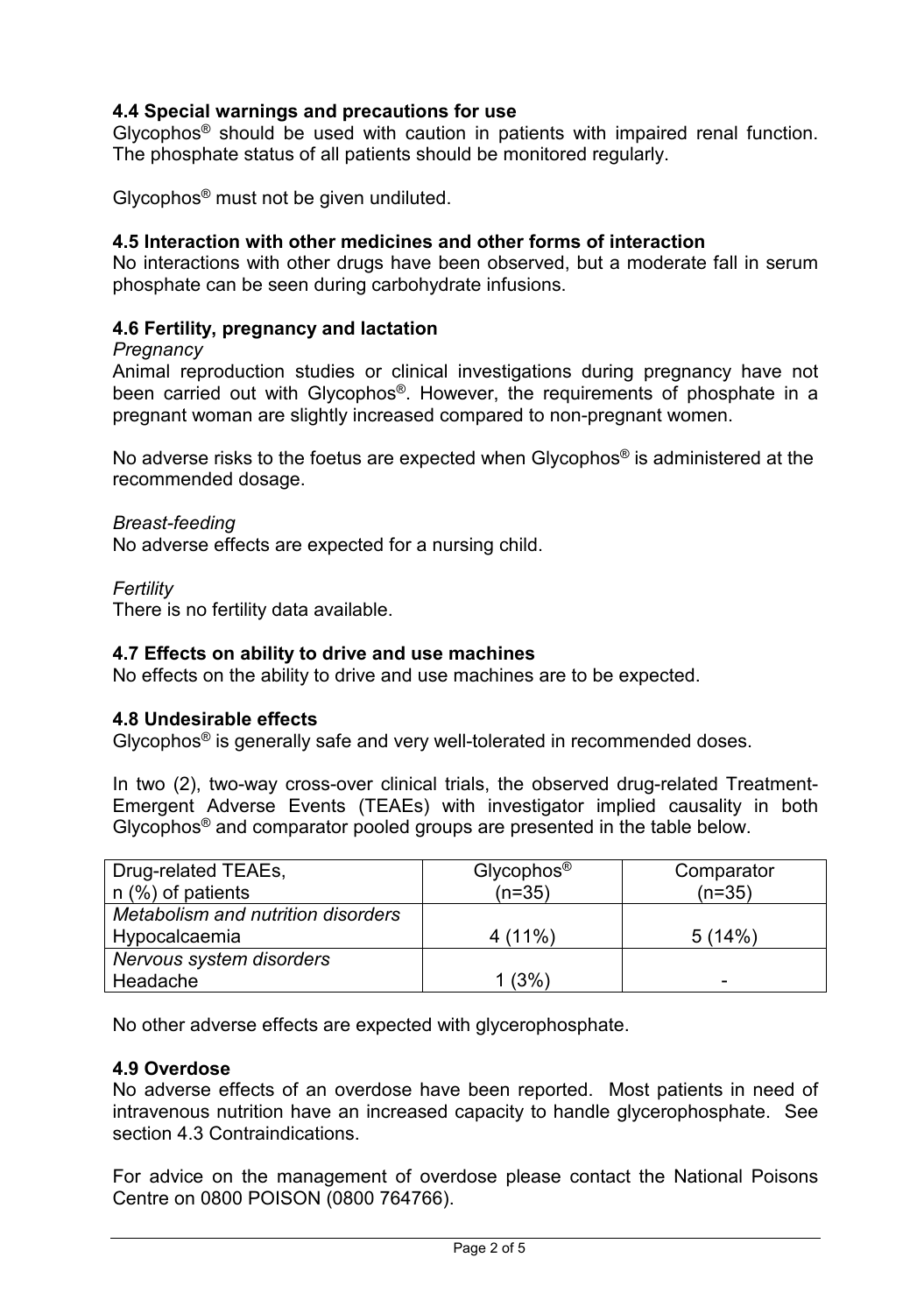## **5 PHARMACOLOGICAL PROPERTIES**

## **5.1 Pharmacodynamic properties**

Pharmacotherapeutic group: Electrolyte solution, ATC code: B05XA14 Glycophos® is a concentrated additive solution of phosphate and sodium.

## **5.2 Pharmacokinetic properties**

To become available, it is necessary for the phosphate group to be hydrolysed from the glycerophosphate molecule. The hydrolysis occurs maximally at a plasma concentration of >0.7 mmol/L. Assuming that all hydrolysis of glycerophosphate takes place in plasma, about 12-15 mmol of sodium glycerophosphate will be hydrolysed each day in individuals with normal serum alkaline phosphatase.

No pharmacokinetic data is available for neonates. However, hyperphosphatemia is unlikely at the recommended dosage.

Intravenously administered phosphate is not taken up by the tissue and it is excreted almost entirely in the urine.

## **5.3 Preclinical safety data**

None available.

## **6 PHARMACEUTICAL PARTICULARS**

### **6.1 List of excipients**

Hydrochloric acid, water for injection solution.

#### **6.2 Incompatibilities**

Glycophos® may only be mixed with other medicinal products for which compatibility has been documented. See section 6.6 "Special precautions for use, disposal and other handling".

#### **6.3 Shelf life**

*Shelf Life before mixing* 3 years

#### *Shelf Life after mixing*

Chemical and physical in-use stability of the mixed product has been demonstrated for 24 hours at 20-25°C.

From a microbiological point of view, the product should be used immediately. If not used immediately, in-use storage times and conditions prior to use are the responsibility of the user and would not normally be longer than 24 hours at 2 to 8ºC.

#### **6.4 Special precautions for storage**

Store below 25°C, do not freeze.

Do not use after the expiry date stated on the label.

Any remaining solution from the opened container must be discarded.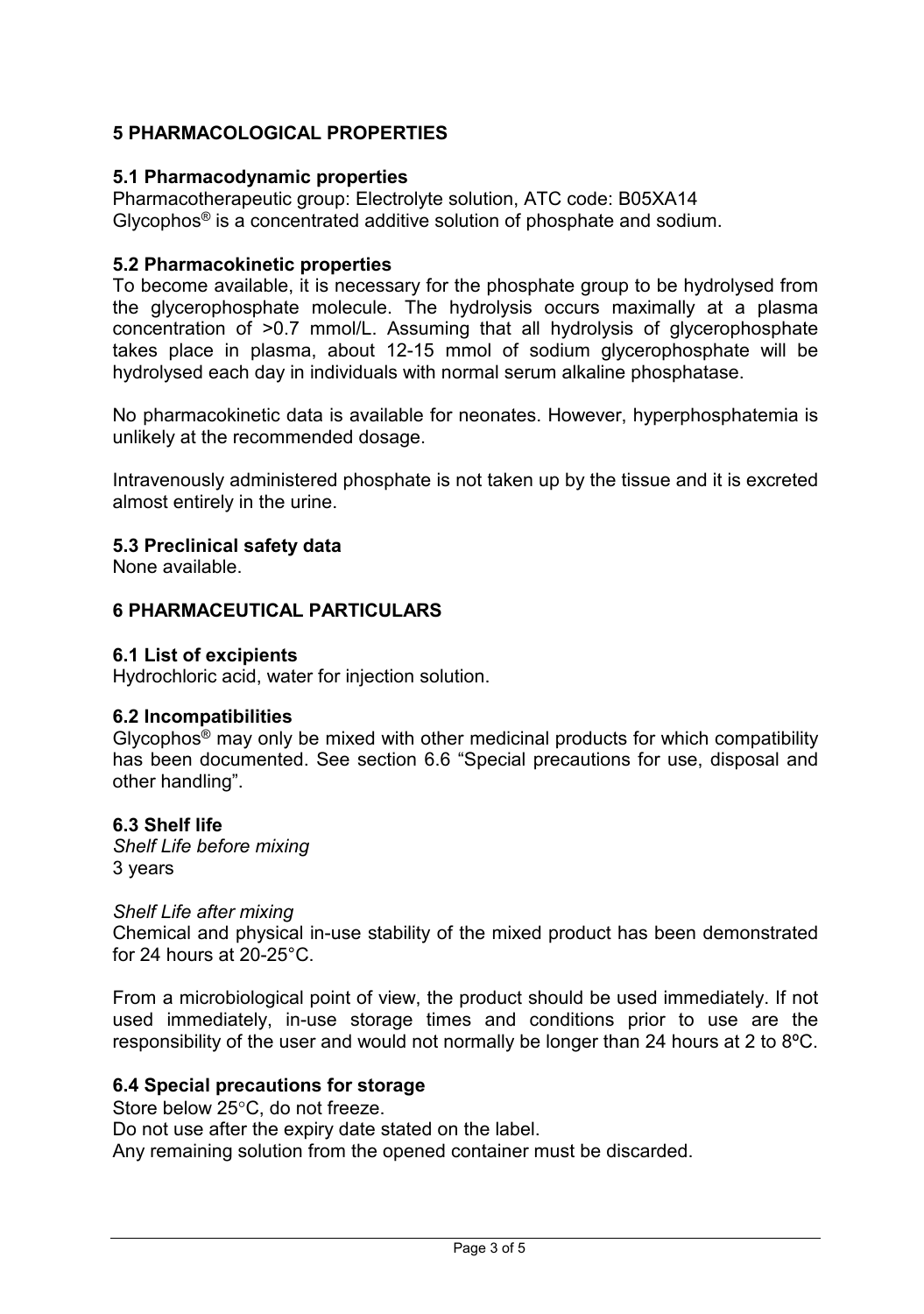## **6.5 Nature and contents of container**

Polypropylene vial. Pack size: 10 x 20 mL

Polypropylene ampoule. Pack size: 20 x 20 mL

## **6.6 Special precautions for use, disposal and other handling**

Glycophos® must not be given undiluted.

Additions should be made aseptically.

### *Compatibility*

Glycophos<sup>®</sup> is used as an additive to TPN admixtures in compounded bags where compatibility data are available. Compatibility of Glycophos® has been demonstrated for use with the named branded products SMOFlipid, Aminoven 10%, Addaven, Soluvit N and Vitalipid N in defined amounts and standard IV solutions of glucose and electrolytes in defined concentrations. Glycophos® can also be added to the SmofKabiven and Kabiven range of products.

In addition,

- up to 10 mmol glycerophosphate and 10 mmol calcium (as  $CaCl<sub>2</sub>$ ) can be added to 1000 mL glucose 50 mg/mL,
- up to 20 mmol glycerophosphate and 20 mmol calcium can be added to 1000 mL Glucose 200 mg/mL and
- up to 60 mmol glycerophosphate and 24 mmol calcium can be added to 1000 mL Glucose 500 mg/mL.

#### *Infusion time*

The infusion solution must be administered over a period of at least 8 hours.

## *Stability*

When additions are made to an infusion solution, the diluted product should be stored at 2 to 8°C. The infusion should be completed within 24 hours from the time of preparation to avoid microbiological contamination. Any excess solution in an opened package must be discarded, and must not be kept for later use.

## **7. MEDICINE SCHEDULE**

General Sale Medicine

## **8. SPONSOR**

Fresenius Kabi New Zealand Limited 60 Pavilion Drive Airport Oaks, Auckland 2022 New Zealand Freecall: 0800 144 892 Fax: +64 9925 2721 Email: medical.information@fresenius-kabi.com

## **9. DATE OF FIRST APPROVAL**

22 February 2007